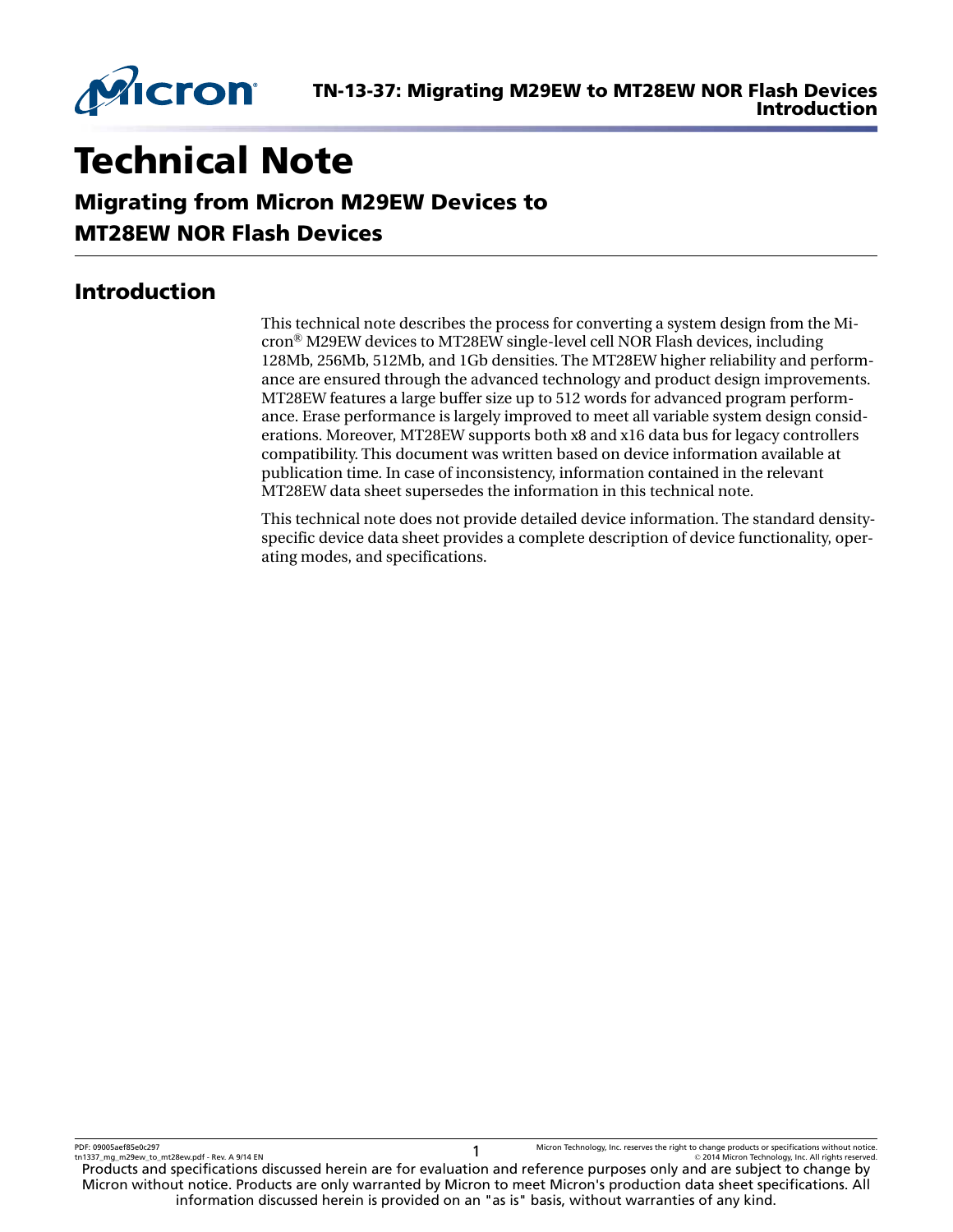

# Comparative Overview

The MT28EW is compatible with the M29EW 128Mb, 256Mb, 512Mb, and 1Gb devices, but features superior program and erase performance.

#### Table 1: Part Number Comparison

|                |                            | <b>Part Number</b>    |                 |  |  |
|----------------|----------------------------|-----------------------|-----------------|--|--|
| <b>Density</b> | <b>Package Type</b>        | MT28EW                | M29EW           |  |  |
| 1Gb            | 56-pin TSOP (14mm x 20mm)  | MT28EW01GABA1HJS-0SIT | JS28F00AM29EWHA |  |  |
|                |                            |                       | JS28F00AM29EWHB |  |  |
|                |                            |                       | JS28F00AM29EWHE |  |  |
|                |                            | MT28EW01GABA1LJS-0SIT | JS28F00AM29EWLA |  |  |
|                | 64-ball LBGA (11mm x 13mm) | MT28EW01GABA1HPC-0SIT | PC28F00AM29EWHA |  |  |
|                |                            |                       | PC28F00AM29EWHB |  |  |
|                |                            | MT28EW01GABA1LPC-0SIT | PC28F00AM29EWLA |  |  |
|                |                            | MT28EW01GABA1LPC-1SIT | PC28F00AM29EWLD |  |  |
|                |                            |                       | PC28F00AM29EWLE |  |  |
| 512Mb          | 56-pin TSOP (14mm x 20mm)  | MT28EW512ABA1HJS-0SIT | JS28F512M29EWHA |  |  |
|                |                            |                       | JS28F512M29EWHB |  |  |
|                |                            | MT28EW512ABA1LJS-0SIT | JS28F512M29EWLA |  |  |
|                |                            |                       | JS28F512M29EWLB |  |  |
|                |                            |                       | JS28F512M29EWLD |  |  |
|                | 64-ball LBGA (11mm x 13mm) | MT28EW512ABA1HPC-0SIT | PC28F512M29EWHD |  |  |
|                |                            |                       | PC28F512M29EWHB |  |  |
|                |                            |                       | PC28F512M29EWHG |  |  |
|                |                            | MT28EW512ABA1HPC-1SIT | PC28F512M29EWHA |  |  |
|                |                            |                       | PC28F512M29EWHE |  |  |
|                |                            | MT28EW512ABA1LPC-0SIT | PC28F512M29EWLA |  |  |
|                |                            |                       | PC28F512M29EWLB |  |  |
| 256Mb          | 56-pin TSOP (14mm x 20mm)  | MT28EW256ABA1HJS-0SIT | JS28F256M29EWHA |  |  |
|                |                            |                       | JS28F256M29EWHB |  |  |
|                |                            |                       | JS28F256M29EWHD |  |  |
|                |                            | MT28EW256ABA1LJS-0SIT | JS28F256M29EWLA |  |  |
|                |                            |                       | JS28F256M29EWLB |  |  |
|                | 64-ball LBGA (11mm x 13mm) | MT28EW256ABA1HPC-0SIT | PC28F256M29EWHA |  |  |
|                |                            | MT28EW256ABA1HPC-1SIT | PC28F256M29EWHD |  |  |
|                |                            | MT28EW256ABA1LPC-0SIT | PC28F256M29EWLB |  |  |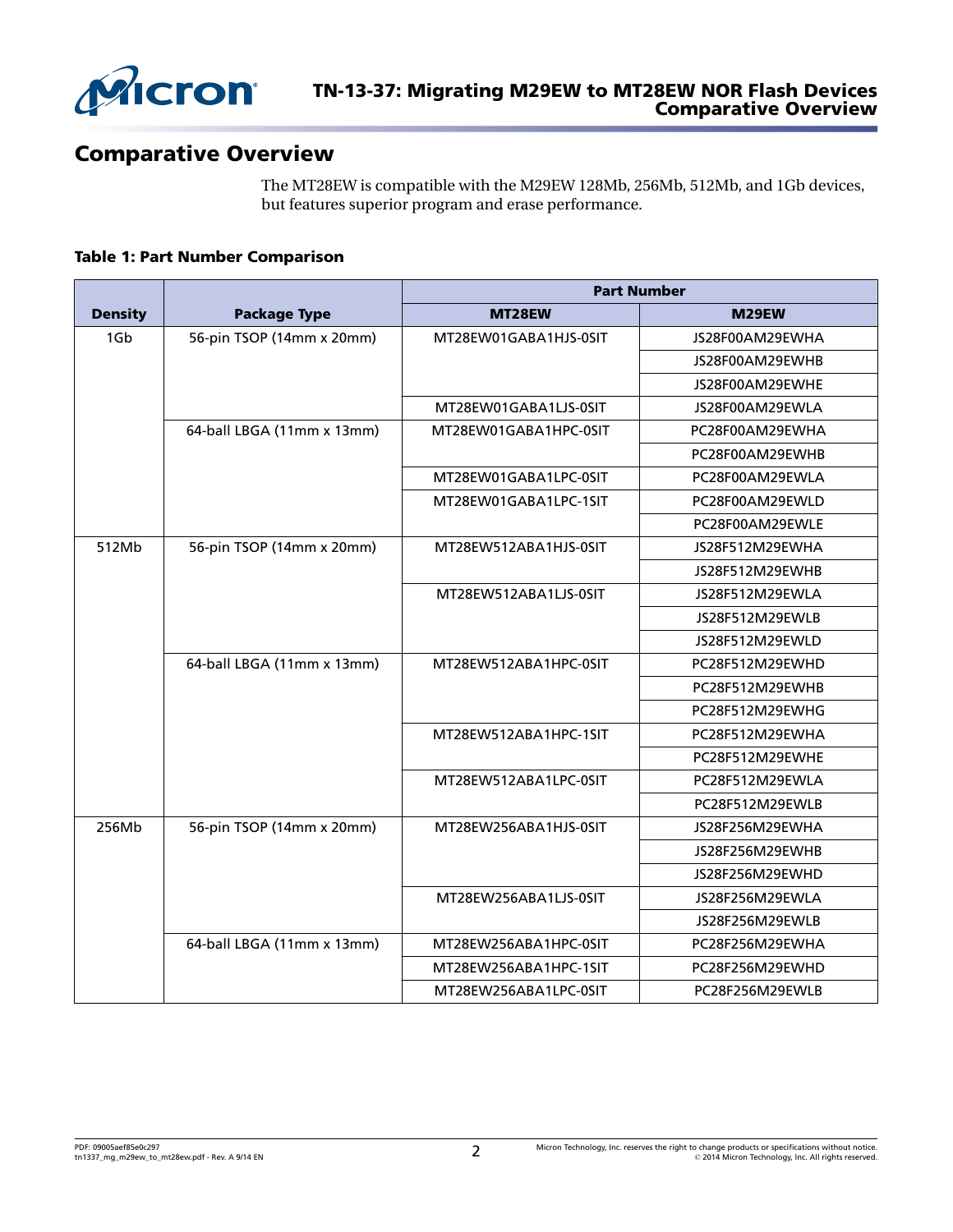

#### Table 1: Part Number Comparison (Continued)

|                |                            | <b>Part Number</b>    |                 |  |  |  |
|----------------|----------------------------|-----------------------|-----------------|--|--|--|
| <b>Density</b> | <b>Package Type</b>        | MT28EW                | M29EW           |  |  |  |
| 128Mb          | 56-pin TSOP (14mm x 20mm)  | MT28EW128ABA1HJS-0SIT | JS28F128M29EWHF |  |  |  |
|                |                            | MT28EW128ABA1LJS-0SIT | JS28F128M29EWLA |  |  |  |
|                | 64-ball LBGA (11mm x 13mm) | MT28EW128ABA1HPC-0SIT | PC28F128M29EWHF |  |  |  |
|                |                            | MT28EW128ABA1HPC-1SIT | PC28F128M29EWHX |  |  |  |
|                |                            | MT28EW128ABA1LPC-0SIT | PC28F128M29EWLA |  |  |  |
|                |                            | MT28EW128ABA1LPC-1SIT | PC28F128M29EWLX |  |  |  |

Notes: 1. For valid combination details, refer to [www.micron.com/products,](http://www.micron.com/products) or contact Micron sales representatives.

2. Unlike M29EW, packing types, including tray, and tape and reel, are not indicated in Micron's MT28EW MPN. Contact Micron sales representatives for detail information.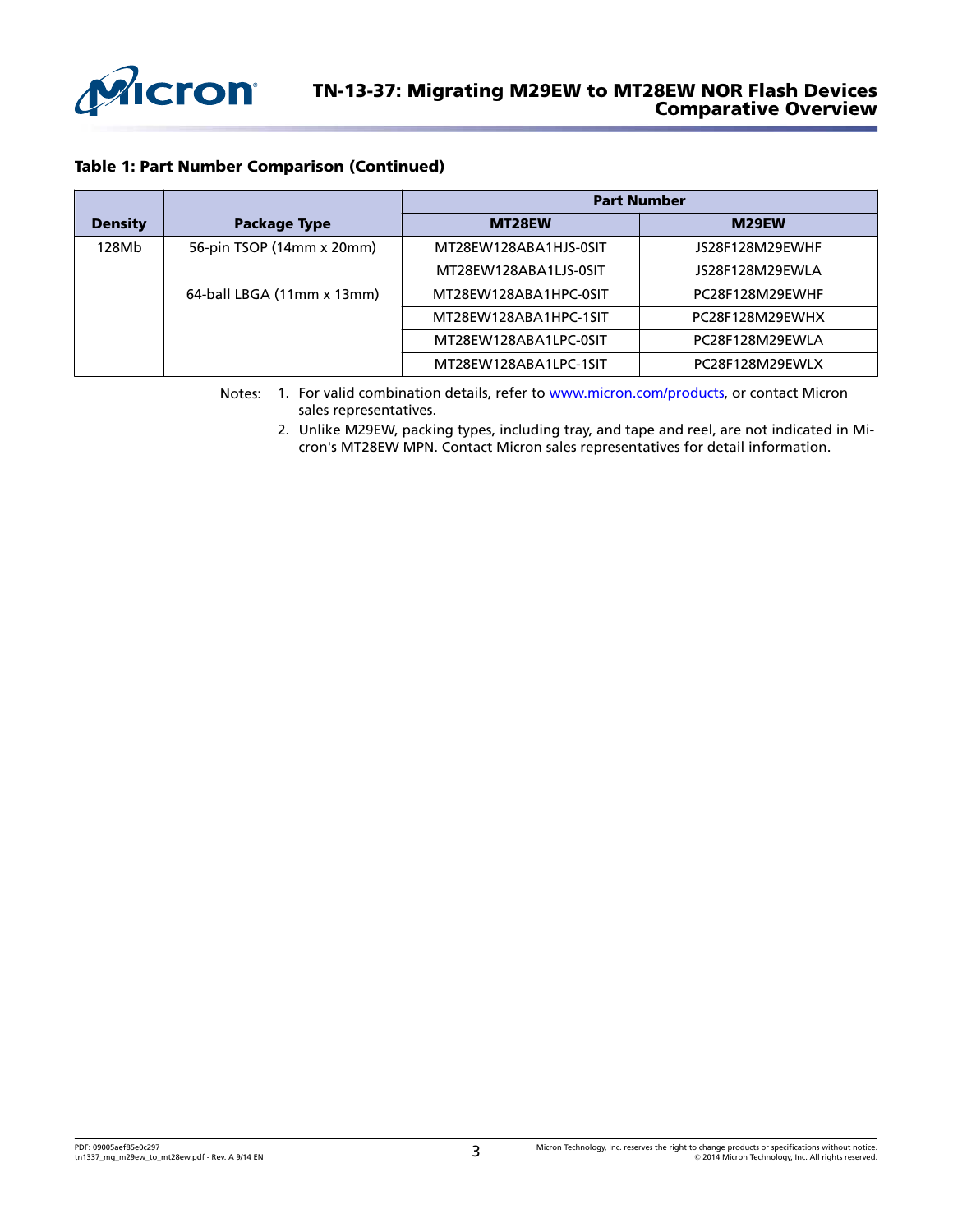

#### Table 2: Features Comparison

| Feature                                | MT28EW                       | M29EW                       | <b>Notes</b>   |  |
|----------------------------------------|------------------------------|-----------------------------|----------------|--|
| Process technology                     | 45nm single-level cell (SLC) | 65nm multi-level cell (MLC) | $\mathbf{1}$   |  |
|                                        | floating gate                | floating gate               |                |  |
| Density                                | 128Mb                        | 128Mb                       |                |  |
|                                        | 256Mb                        | 256Mb                       |                |  |
|                                        | 512Mb                        | 512Mb                       |                |  |
|                                        | 1G <sub>b</sub>              | 1Gb                         |                |  |
|                                        |                              | 2Gb (stacked)               |                |  |
| Package                                | 64-ball LBGA                 | 64-ball LBGA                | $\overline{2}$ |  |
|                                        | (11mm x 13mm),               | $(11mm \times 13mm)$ ,      |                |  |
|                                        | 56-pin TSOP                  | 56-pin TSOP                 |                |  |
|                                        | $(14mm \times 20mm)$         | $(14mm \times 20mm)$        |                |  |
| <b>Block architecture</b>              | Uniform 128KB                | Uniform 128KB               |                |  |
| Data bus                               | x8/x16                       | x8/x16                      |                |  |
| Page read size                         | 16 words                     | 16 words                    | 3              |  |
| <b>Extended memory block</b>           | 128 words $(8 + 120)$        | 128 words $(8 + 120)$       |                |  |
| Program write buffer size              | 256-byte (x8 mode)           | 256-byte (x8 mode)          | 4              |  |
|                                        | 512-word (x16 mode)          | 512-word (x16 mode)         |                |  |
| V <sub>CC</sub> range                  | 2.7V to 3.6V                 | 2.7V to 3.6V                |                |  |
| V <sub>CCQ</sub> range                 | $1.65 - VCC$                 | $1.65 - V_{CC}$             |                |  |
| V <sub>PP</sub> accelerated (TYP)      | 9V                           | 12V                         |                |  |
| <b>CFI</b> version                     | 1.3                          | 1.3                         |                |  |
| High voltage auto select (A9)          | No                           | No                          | 5              |  |
| Individual block write protection      | Yes                          | Yes                         |                |  |
| Permanent block locking (OTP<br>block) | Yes                          | Yes                         |                |  |
| Hardware protection                    | Yes                          | <b>Yes</b>                  |                |  |
| Unlock bypass                          | Yes                          | Yes                         |                |  |
| Chip erase                             | Yes                          | Yes                         |                |  |
| RY/BY# pin                             | Yes                          | Yes                         |                |  |
| <b>Blank check</b>                     | Yes                          | Yes                         | 6              |  |
| Multiblock erase                       | Yes                          | <b>Yes</b>                  |                |  |
| Data polling                           | Yes                          | Yes                         |                |  |
| <b>EFI CRC</b>                         | Yes                          | No                          |                |  |

Notes: 1. MT28EW SLC floating-gate technology provides improved performance and optimized quality and reliability. M29EW 128M is also processed with SLC technology.

- 2. MT28EW package is RoHS-compliant and halogen-free. For the M29EW 2Gb density, only the 64-ball BGA package is available.
- 3. On M29EW 128Mb device, the read page size is 8 words or 16 bytes.
- 4. To configure MT28EW device software, query CFI word address 2Ah (×16)/54h (×8) on the buffer size option, in either ×8 or ×16 mode. However, M29EW supports query CFI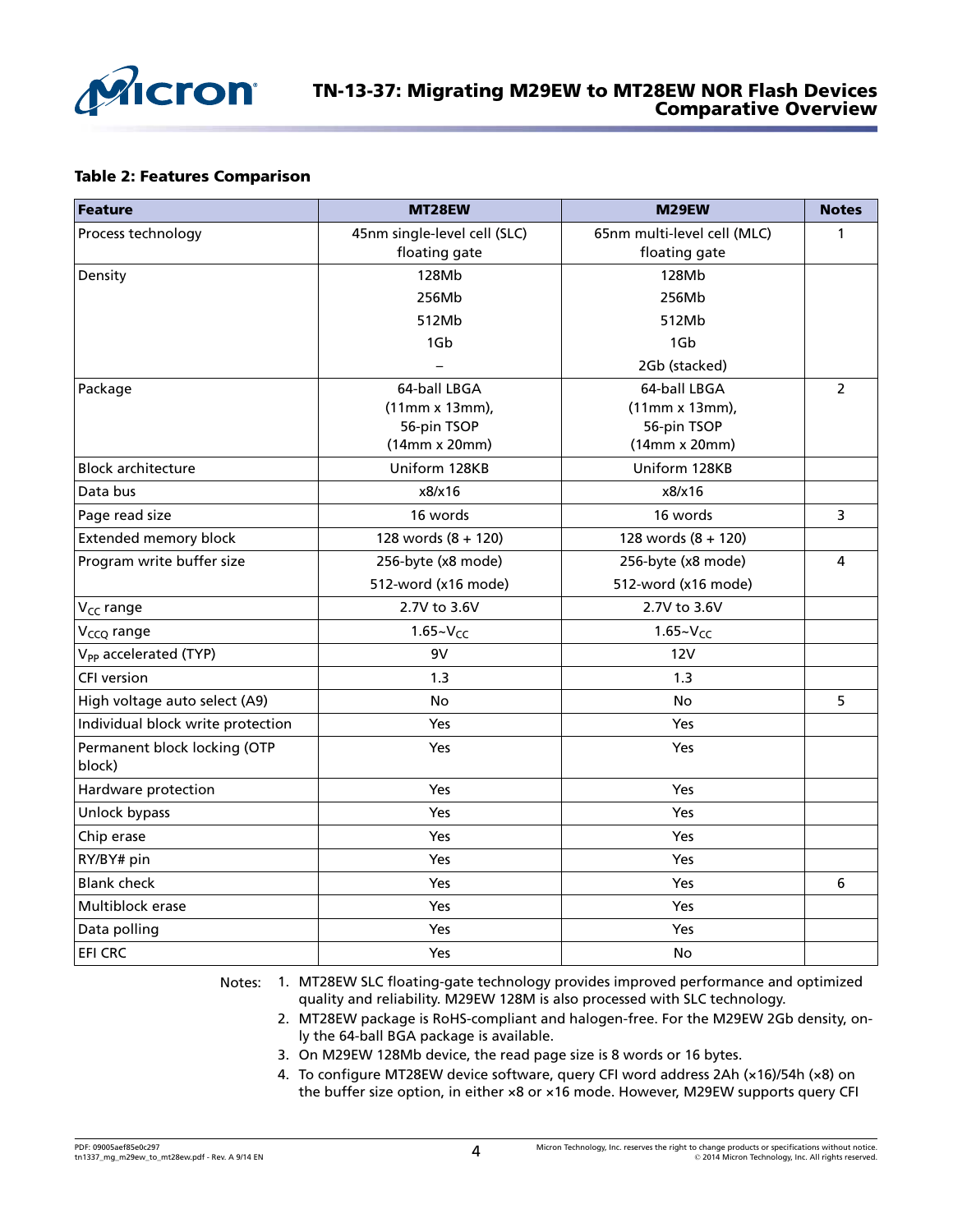

2Ah in ×16 mode only. To configure M29EW under ×8 mode, refer to TN-13-07 for detail patch.

On M29EW 128Mb device, the maximum buffer programming size is 256 words (×16) or 256 bytes (×8).

- 5. To prevent damaging the device, designs applying  $V_{PP}/W$ P# voltages higher than 9.5V (MAX) should be modified.  $V_{PP}/WP\#$  should not remain at  $V_{PPH}$  for more than 80 hours cumulative.
- 6. Refer to the data sheet for detailed BLANK CHECK command sets.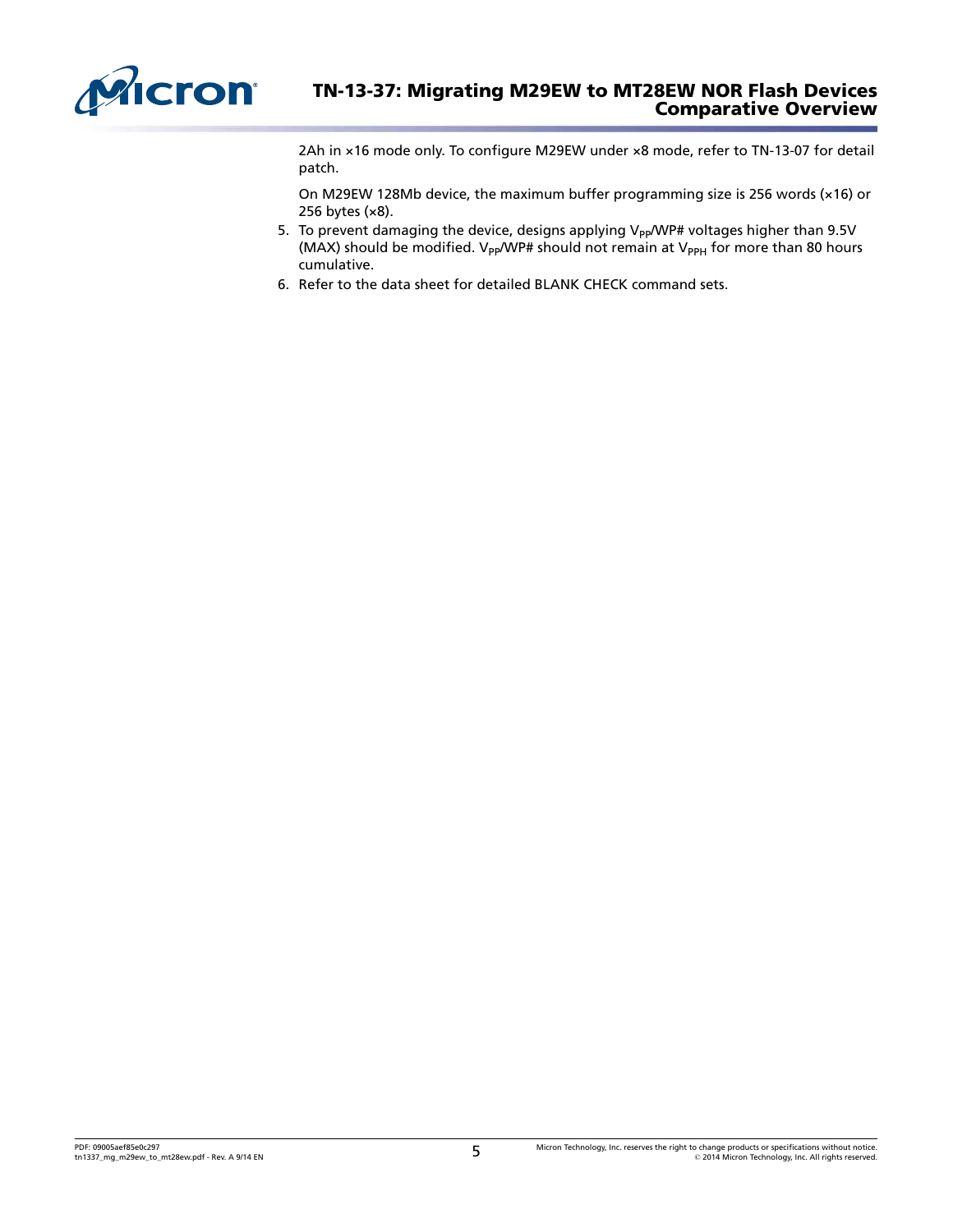

# Hardware and Mechanical Considerations

## Packages and Ballouts

The MT28EW device is available in 56-pin TSOP and 64-ball LBGA packages, both leadfree. The pin and ball assignments and the physical dimensions are compatible with the M29EW.

On the M29EW 64-ball LBGA package, ball B1 (labeled A26) is used to access the 1Gb/1Gb stacked die. MT28EW is not available for 2G device. On the 56-pin TSOP package, pin 28 is reserved for addressing in future 2Gb devices.

## **Signals**

#### Table 3: Signal Comparison

| MT28EW and M29EW | <b>Type</b>  | <b>Description</b>                              | <b>Notes</b> |
|------------------|--------------|-------------------------------------------------|--------------|
| A[MAX:0]         | Input        | Address inputs                                  |              |
| BYTE#            | Input        | Byte/Word organization select cannot be floated |              |
| CE#              | Input        | Chip enable                                     |              |
| OE#              | Input        | Output enable                                   |              |
| RST#             | Input        | Reset                                           |              |
| WE#              | Input        | Write enable                                    |              |
| $V_{PP}/W$ P#    | Input        | Acceleration power/write protect input          |              |
| DQ15/A-1         | I/O or Input | Data input/output or address input              |              |
| DQ[14:8]         | I/O          | Data inputs/outputs                             |              |
| DQ[7:0]          | I/O          | Data inputs/outputs                             |              |
| RY/BY#           | Output       | Ready/Busy                                      |              |
| $V_{CC}$         | Supply       | Supply voltage                                  |              |
| V <sub>CCQ</sub> | Supply       | Input/Output buffer supply voltage              |              |
| $V_{SS}$         |              | Ground                                          |              |
| NC               |              | No connect                                      |              |

Note: 1. V<sub>PP</sub>/WP# could be tied to V<sub>CCQ</sub> or left floating on MT28EW device if it is not used on system design.

## Input/Output Capacitance

#### Table 4: Input/Output Capacitance Comparison

|                  |            | MT28EW     | M29EW      |            |             |
|------------------|------------|------------|------------|------------|-------------|
| <b>Parameter</b> | <b>Min</b> | <b>Max</b> | <b>Min</b> | <b>Max</b> | <b>Unit</b> |
| ∽ιΝ              |            |            |            |            | p۲          |
| ⊾ის              |            |            |            |            | p۲          |

Note: 1. This is a comparison table taking an example of 1Gb density.

PDF: 09005aef85e0c297 tn1337\_mg\_m29ew\_to\_mt28ew.pdf - Rev. A 9/14 EN 6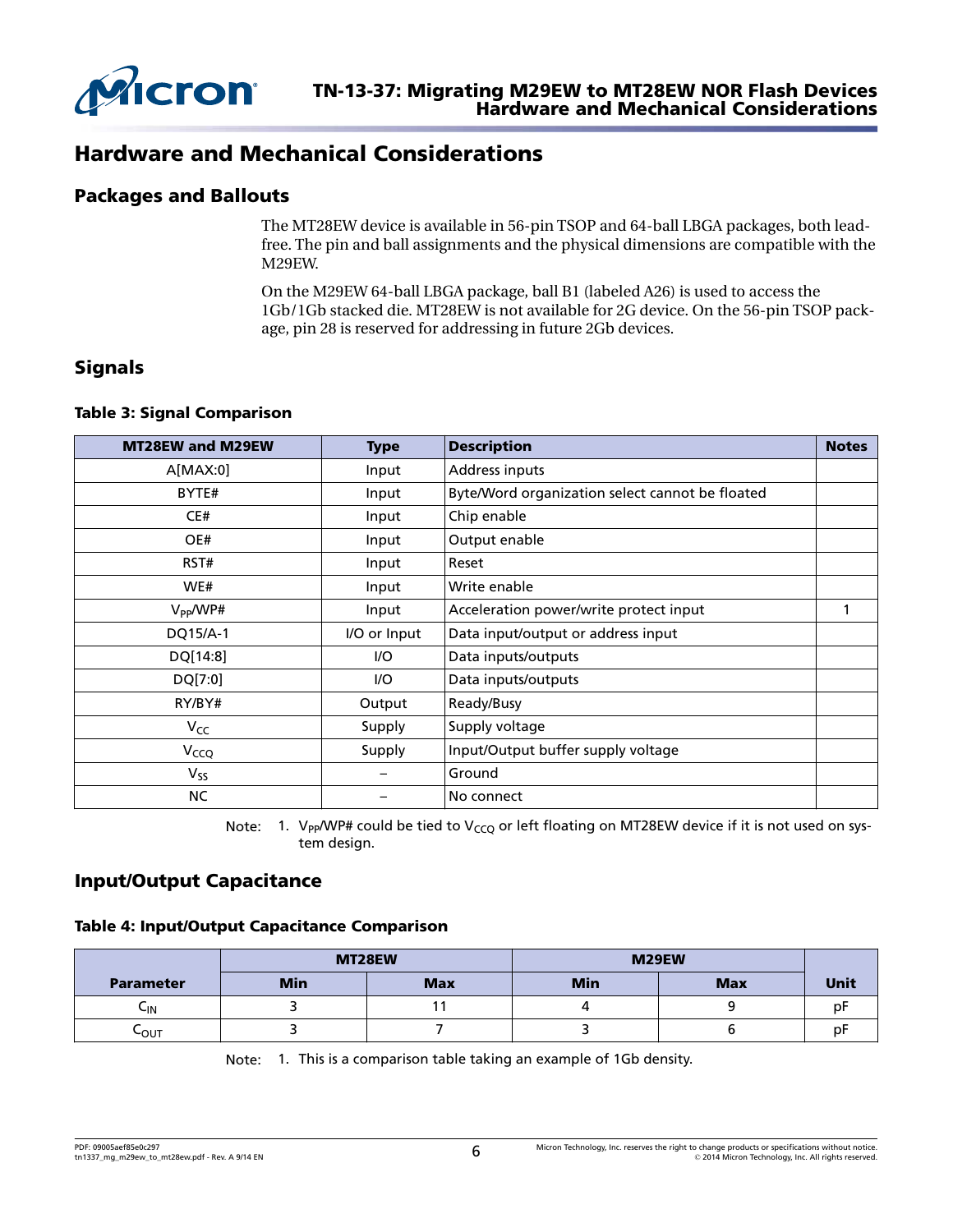

## Power Supply Decoupling

Flash memory devices require careful power supply decoupling to prevent external transient noise from affecting device operations, and to prevent internally generated transient noise from affecting other devices in the system.

Ceramic chip capacitors of 0.01 $\mu$ F to 0.1 $\mu$ F should be used between each V<sub>CC</sub>, V<sub>CCO</sub>, and V<sub>PP</sub> supply connection or system ground pin. These high-frequency, inherently low-inductance capacitors should be placed as close as possible to the device package, or on the opposite side of the printed circuit board close to the center of the device package footprint.

Larger electrolytic or tantulum bulk capacitors  $(4.7\mu\text{F}$  to  $33.0\mu\text{F})$  should also be distributed as needed throughout the system to compensate for voltage sags and surges caused by circuit trace inductance.

Transient current magnitudes depend on the capacitive and inductive loading on the device's outputs. For best signal integrity and device performance, high-speed design rules should be used when designing the printed-circuit board. Final signal reflections (overshoot and undershoot) may vary by each system.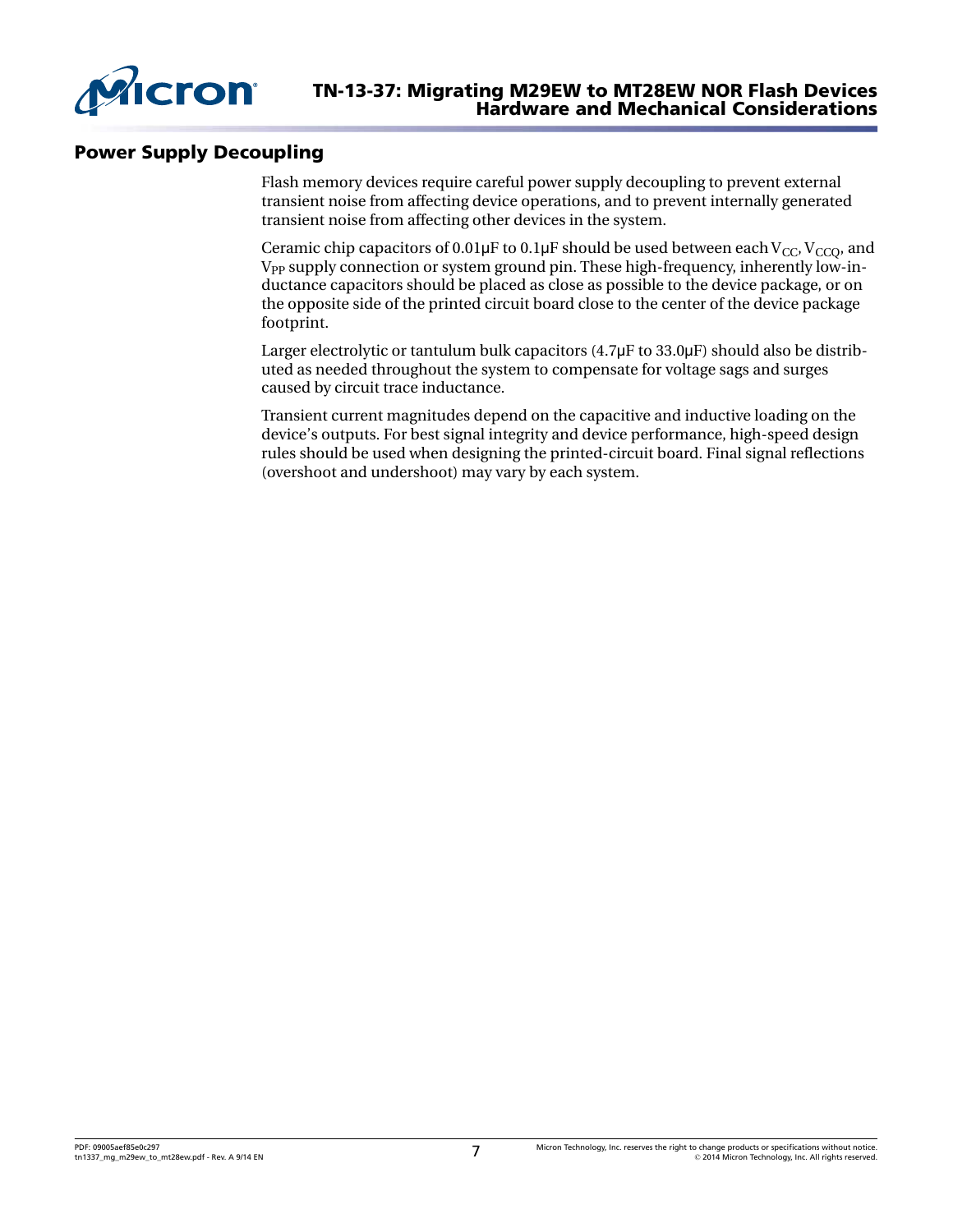

# Software Considerations

## Command Set

The MT28EW command set is fully compatible with M29EW; therefore, no command change in the software is required. MT28EW provides some unique commands to support enhanced features such as EFI CRC functions.

## Manufacturer ID and Auto Select Comparison

The auto select information of MT28EW is fully compatible with M29EW. There should be no any software modification on the system design.

To obtain the device ID of the secure version of MT28EW and M29EW devices, contact your local Micron sales offices for the Security Addendum.

#### Table 5: Auto Select Comparison – Word Mode

| <b>Address</b> | <b>Description</b>                                                       | MT28EW | M29EW |  |  |  |  |
|----------------|--------------------------------------------------------------------------|--------|-------|--|--|--|--|
| $(Base) + 00h$ | <b>Manufacturer ID</b>                                                   |        |       |  |  |  |  |
|                | $\qquad \qquad$                                                          | 0089h  | 0089h |  |  |  |  |
| $(Base) + 01h$ | <b>Device ID (cycle 1)</b>                                               |        |       |  |  |  |  |
|                | $\qquad \qquad$                                                          | 227Eh  | 227Eh |  |  |  |  |
| $(Base) + OEh$ | <b>Device ID (cycle 2)</b>                                               |        |       |  |  |  |  |
|                | 128Mb                                                                    | 2221h  | 2221h |  |  |  |  |
|                | 256Mb                                                                    | 2222h  | 2222h |  |  |  |  |
|                | 512Mb                                                                    | 2223h  | 2223h |  |  |  |  |
|                | 1Gb                                                                      | 2228h  | 2228h |  |  |  |  |
|                | 2G <sub>b</sub>                                                          |        | 2248h |  |  |  |  |
| $(Base) + OFh$ | <b>Device ID (cycle 3)</b>                                               |        |       |  |  |  |  |
|                | $\qquad \qquad$                                                          | 2201h  | 2201h |  |  |  |  |
| $(Base) + 03h$ | Protection register indicator - V <sub>PP</sub> /WP# locks highest block |        |       |  |  |  |  |
|                | Factory locked                                                           | 0099h  | 0099h |  |  |  |  |
|                | Factory unlocked                                                         | 0019h  | 0019h |  |  |  |  |
|                | Protection register indicator - V <sub>pp</sub> /WP# locks lowest block  |        |       |  |  |  |  |
|                | Factory locked                                                           | 0089h  | 0089h |  |  |  |  |
|                | Factory unlocked                                                         | 0009h  | 0009h |  |  |  |  |
| $(Base) + 02h$ | <b>Block protection</b>                                                  |        |       |  |  |  |  |
|                | Protected                                                                | 0001h  | 0001h |  |  |  |  |
|                | Unprotected                                                              | 0000h  | 0000h |  |  |  |  |

## CFI Comparison

M29EW and MT28EW CFI differences exist because of the different device performance characteristics. MT28EW supports asynchronous single-word and page mode READ operations while M29EW supports only asynchronous single-word mode on CFI storage area.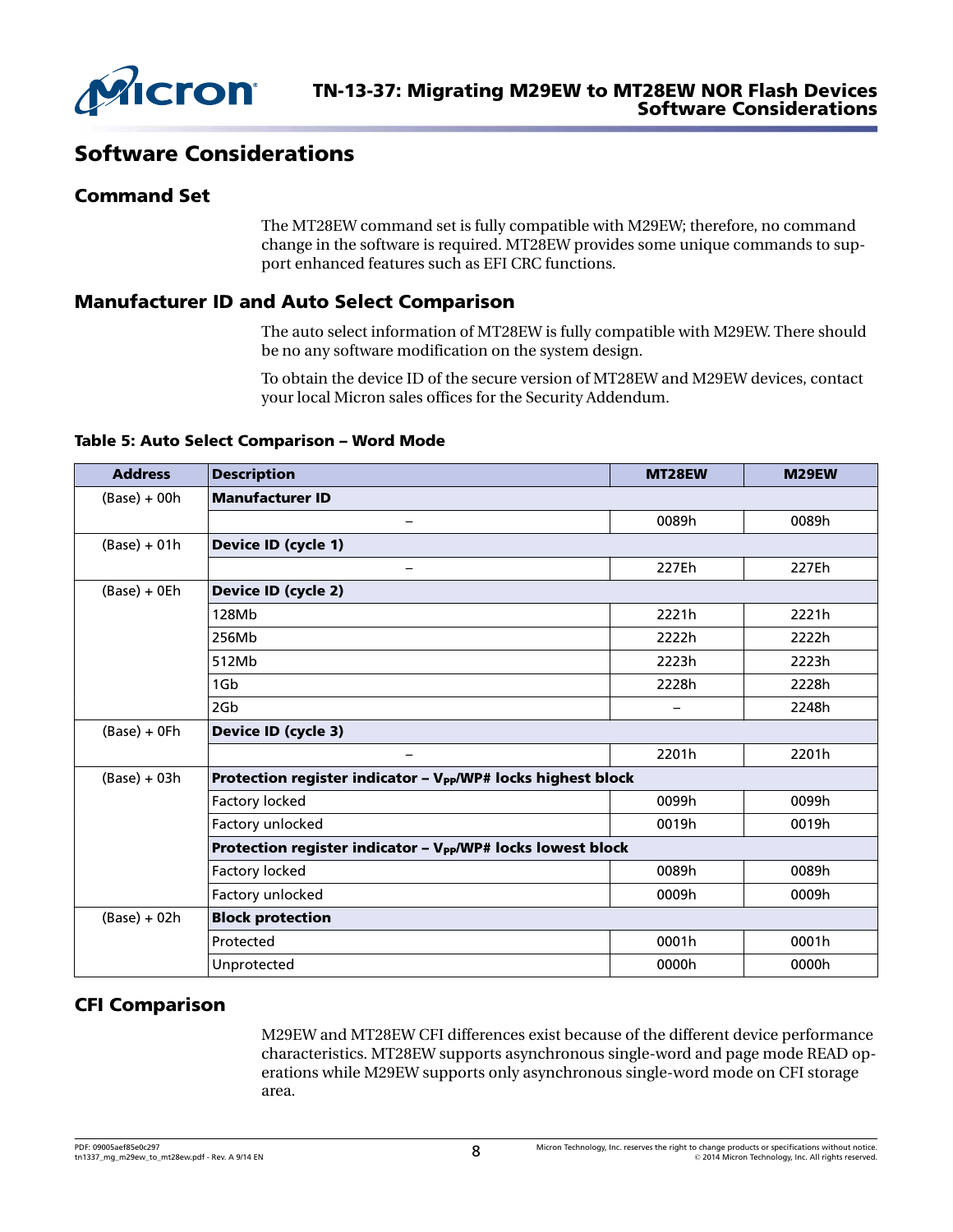

#### Table 6: CFI Comparison

| <b>Address</b> |                                                                                   | MT28EW    | MT29EW                   |                   |                          |
|----------------|-----------------------------------------------------------------------------------|-----------|--------------------------|-------------------|--------------------------|
| (x16)          | <b>Description</b>                                                                | 128Mb-1Gb | 256Mb-2Gb                | <b>128Mb</b>      | <b>Notes</b>             |
| 1Dh            | V <sub>PPH</sub> (programming) supply minimum                                     |           |                          |                   |                          |
|                | Bits[7:4] hex value in volts                                                      | 0085      | 00B5                     | 00B5              |                          |
|                | Bits[3:0] BCD value in 100mV                                                      |           |                          |                   |                          |
| 1Eh            | V <sub>PPH</sub> (programming) supply maximum PROGRAM/ERASE voltage               |           |                          |                   |                          |
|                | Bits[7:4] hex value in volts                                                      | 0095      | 00C5                     | 00C5              |                          |
|                | Bits[3:0] BCD value in 100mV                                                      |           |                          |                   |                          |
| 1Fh            | Typical timeout for single byte/word PROGRAM = $2n$ µs                            |           |                          |                   |                          |
|                |                                                                                   | 0005      | 0009                     | 0004              |                          |
| 20h            | Typical timeout for maximum size BUFFER PROGRAM = $2n \mu s$                      |           |                          |                   |                          |
|                |                                                                                   | 0009      | 000A                     | 0009              | $\qquad \qquad -$        |
| 21h            | <b>Typical timeout for individual BLOCK ERASE = <math>2^n</math>ms</b>            |           |                          |                   |                          |
|                |                                                                                   | 0008      | 000A                     | 0009              | $\overline{\phantom{0}}$ |
| 22h            | <b>Typical timeout for full-chip ERASE = <math>2nms</math></b>                    |           |                          |                   |                          |
|                | 128Mb                                                                             | 000F      | $\overline{\phantom{0}}$ | 0011              |                          |
|                | 256Mb                                                                             | 0010      | 0012                     |                   |                          |
|                | 512Mb                                                                             | 0011      | 0013                     |                   |                          |
|                | 1Gb                                                                               | 0012      | 0014                     | $\qquad \qquad -$ |                          |
|                | 2Gb                                                                               |           | 0015                     |                   |                          |
| 23h            | Maximum timeout for byte/word PROGRAM = $2n$ times typical timeout                |           |                          |                   |                          |
|                |                                                                                   | 0003      | 0001                     | 0004              |                          |
| 24h            | Maximum timeout for BUFFER PROGRAM = $2n$ times typical timeout                   |           |                          |                   |                          |
|                |                                                                                   | 0002      | 0002                     | 0002              | $\overline{\phantom{0}}$ |
| 25h            | Maximum timeout per individual BLOCK ERASE = 2 <sup>n</sup> times typical timeout |           |                          |                   |                          |
|                |                                                                                   | 0003      | 0002                     | 0003              |                          |
| 26h            | Maximum timeout for chip ERASE = $2n$ times typical timeout                       |           |                          |                   |                          |
|                |                                                                                   | 0003      | 0002                     | 0002              | $\overline{\phantom{0}}$ |
| 2Ah            | Maximum number of bytes in multiple-byte write = $2n$                             |           |                          |                   |                          |
|                | x8 mode                                                                           | 08        | 000A                     | 0008              | 1                        |
|                | x16 mode                                                                          | 000A      |                          |                   |                          |
| 45h            | Address-sensitive unlock (bits[1:0])                                              |           |                          |                   |                          |
|                | $0 = required$ , 1 = not required                                                 | 0018      | 0018                     | 0018              |                          |
|                | Silicon revision number (bits[7:2])                                               |           |                          |                   |                          |
| 4Ch            | Page mode                                                                         |           |                          |                   |                          |
|                | $00 = not supported$                                                              | 0003      | 0003                     | 0002              |                          |
|                | $01 = 4$ -word page                                                               |           |                          |                   |                          |
|                | $02 = 8$ -word page                                                               |           |                          |                   |                          |
|                | $03 = 16$ -word page                                                              |           |                          |                   |                          |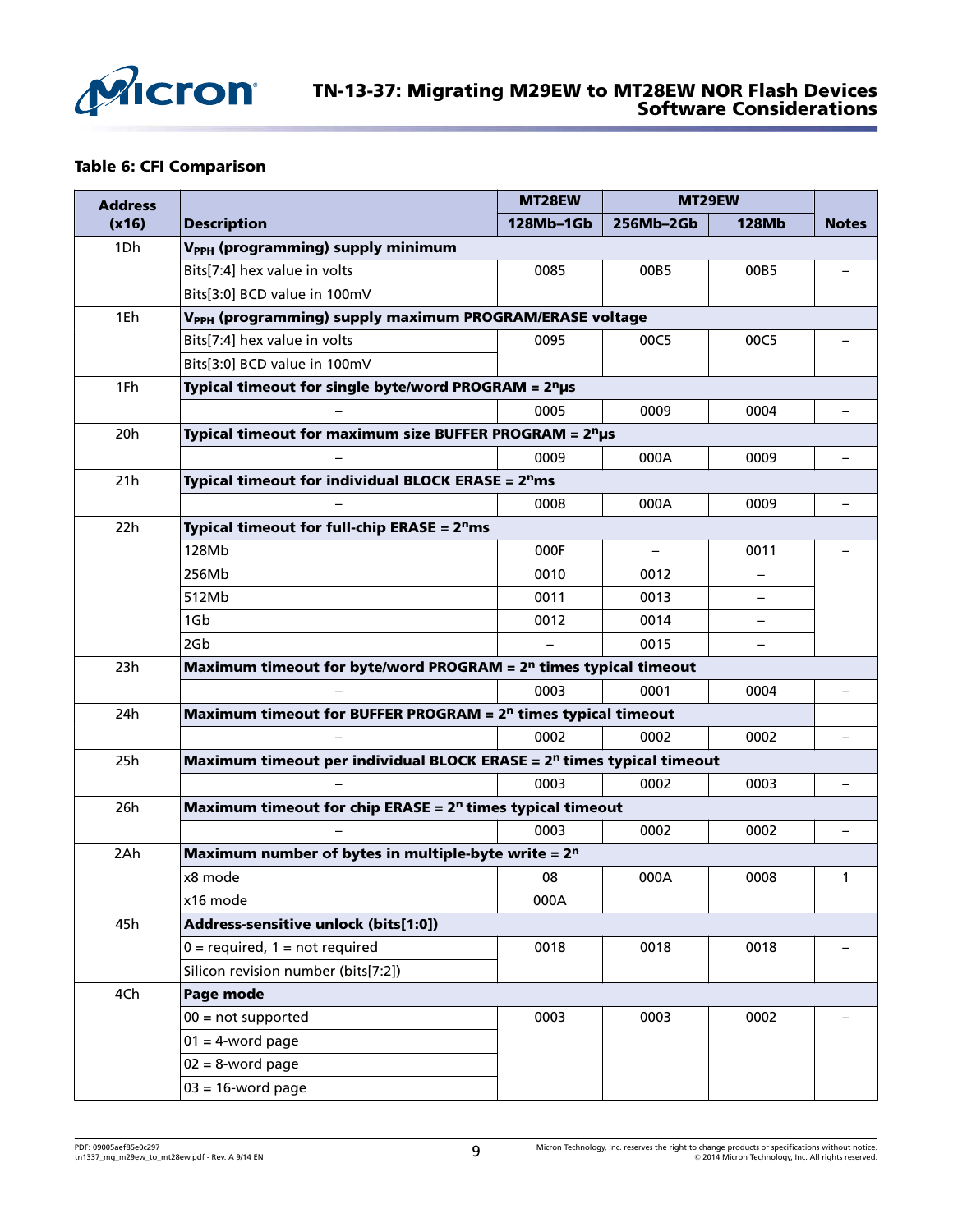

#### Table 6: CFI Comparison (Continued)

| <b>Address</b> |                                                       | MT28EW    |           | MT29EW       |              |
|----------------|-------------------------------------------------------|-----------|-----------|--------------|--------------|
| (x16)          | <b>Description</b>                                    | 128Mb-1Gb | 256Mb-2Gb | <b>128Mb</b> | <b>Notes</b> |
| 4Dh            | V <sub>PPH</sub> supply minimum PROGRAM/ERASE voltage |           |           |              |              |
|                | Bits[7:4] hex value in volts                          | 0085h     | 00B5h     | 00B5h        |              |
|                | Bits[3:0] BCD value in 100mV                          |           |           |              |              |
| 4Eh            | V <sub>PPH</sub> supply maximum PROGRAM/ERASE voltage |           |           |              |              |
|                | Bits[7:4] hex value in volts                          | 0095h     | 00C5h     | 00C5h        |              |
|                | Bits[3:0] BCD value in 100mV                          |           |           |              |              |

Note: 1. On MT28EW, the query result from 2Ah is modulated by BYTE# status for x8 and x16 modes, and designs can query the address to get the proper maximum buffer size. On M29EW (256Mb–2Gb), designs must port a software patch to get the correct buffer size for x8 mode. Refer to TN-13-07 for detail patch.

# Performance Comparison

The MT28EW features significantly improved program and erase performance.

#### Table 7: Program and Erase Performance Comparison (Word Mode)

|                                                      |            |            |            |                          | M29EW                    |                          |             |
|------------------------------------------------------|------------|------------|------------|--------------------------|--------------------------|--------------------------|-------------|
|                                                      |            | MT28EW     |            | 256Mb-2Gb                |                          | <b>128Mb</b>             |             |
| <b>Parameter</b>                                     | <b>Typ</b> | <b>Max</b> | <b>Typ</b> | <b>Max</b>               | <b>Typ</b>               | <b>Max</b>               | <b>Unit</b> |
| <b>Block Erase</b>                                   |            |            |            |                          |                          |                          |             |
| <b>Block erase</b>                                   | 200        | 1100       | 500        | 3500                     | 500                      | 4000                     | ms          |
| <b>Chip Erase</b>                                    |            |            |            |                          |                          |                          |             |
| Accelerated chip erase (512Mb)                       | 95         |            |            | $\overline{\phantom{0}}$ | —                        | —                        | s.          |
| 128Mb                                                | 26         | —          |            | $\overline{\phantom{0}}$ | 25                       |                          |             |
| 256Mb                                                | 52         |            | 128        | —                        | $\overline{\phantom{m}}$ |                          |             |
| 512Mb                                                | 104        |            | 256        | $\overline{\phantom{0}}$ | $\overline{\phantom{m}}$ | —                        |             |
| 1Gb                                                  | 208        | —          | 512        | —                        | $\overline{\phantom{m}}$ | —                        |             |
| <b>Program/Erase Suspend</b>                         |            |            |            |                          |                          |                          |             |
| Erase suspend latency time                           |            | 20         |            | 32                       | —                        | 20                       | μs          |
| Program suspend latency time                         |            | 15         |            | 32                       | —                        | 25                       |             |
| Erase/Program or suspend to next<br>resume (tRES *1) | 100        | —          | 500        | —                        | 500                      | $\overline{\phantom{0}}$ |             |
| Program, x16                                         |            |            |            |                          |                          |                          |             |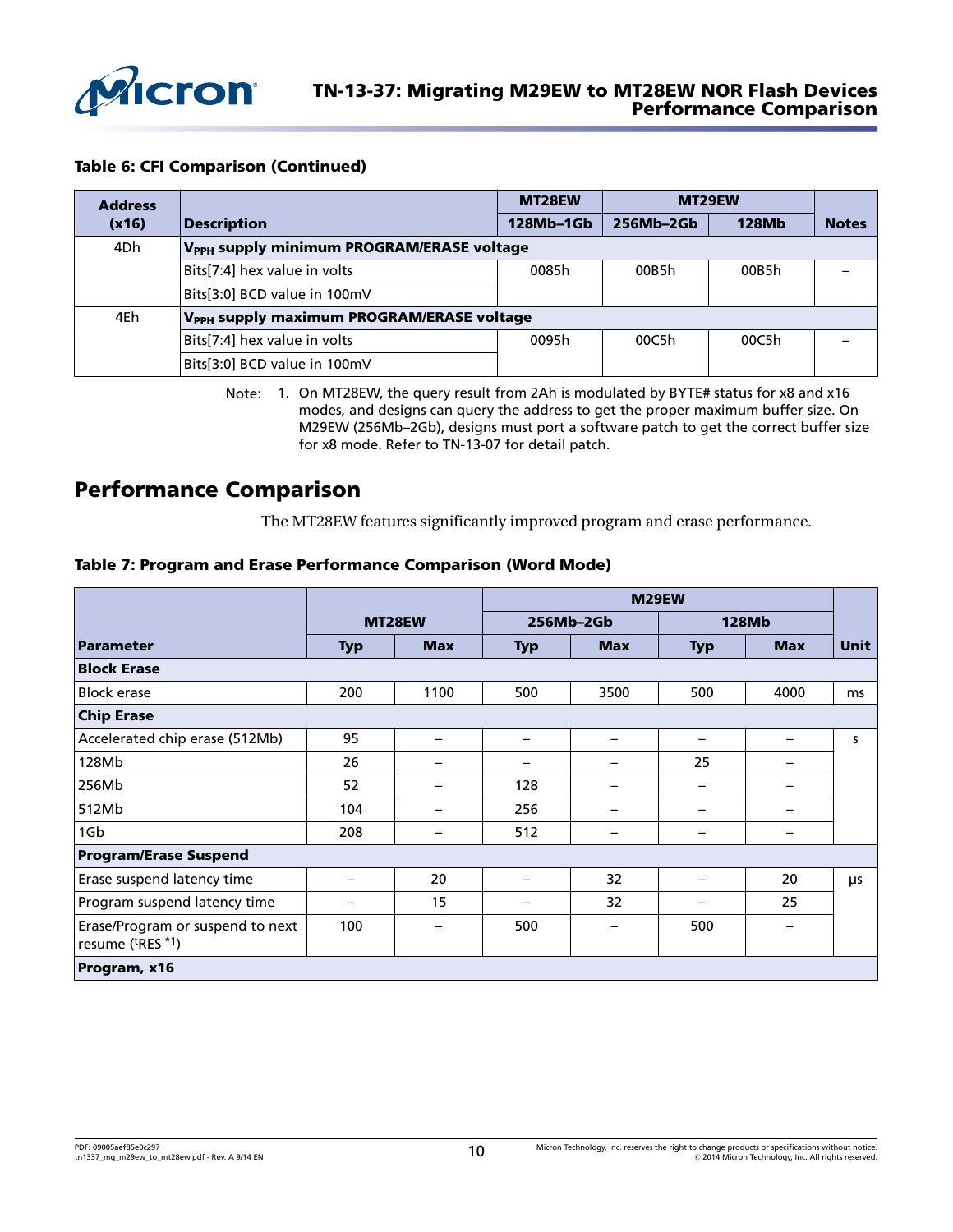

|                                            |                             |                   | M29EW                       |                 |                             |                   |             |
|--------------------------------------------|-----------------------------|-------------------|-----------------------------|-----------------|-----------------------------|-------------------|-------------|
|                                            | MT28EW                      |                   |                             | 256Mb-2Gb       |                             | <b>128Mb</b>      |             |
| Parameter                                  | <b>Max</b><br><b>Typ</b>    |                   | <b>Typ</b>                  | <b>Max</b>      |                             | <b>Max</b>        | <b>Unit</b> |
| Single word                                | 25                          | 200               | 210                         | 456             | 15                          | 175               | μs          |
| Write-to-buffer (32 words)                 | 92<br>$(0.7 \text{ MB/s})$  | 460               | 270<br>$(0.2$ MB/s)         | 716             | 85<br>$(0.8$ MB/s)          | 200               |             |
| Write-to-buffer (64 words)                 | 117<br>$(1.1 \text{ MB/s})$ | 600               | 310<br>$(0.4$ MB/s)         | 900             | 107<br>$(1.2 \text{ MB/s})$ | 450               |             |
| Write-to-buffer (128 words)                | 171<br>$(1.5 \text{ MB/s})$ | 900               | 375<br>$(0.7 \text{ MB/s})$ | 1140            | 160<br>$(1.6 \text{ MB/s})$ | 710               |             |
| Write-to-buffer (256 words)                | 285<br>$(1.8$ MB/s)         | 1500              | 505<br>$(1.0 \text{ MB/s})$ | 1690            | 284<br>$(1.8 \text{ MB/s})$ | 1280              |             |
| Write-to-buffer (512 words)                | 512<br>$(2.0$ MB/s)         | 2000              | 900<br>$(1.1 \text{ MB/s})$ | 3016            |                             |                   |             |
| Accelerated full buffered program          | 410<br>$(2.5 \text{ MB/s})$ | $\qquad \qquad -$ |                             | $\qquad \qquad$ |                             | $\qquad \qquad -$ |             |
| <b>Set Nonvolatile Protection Bit Time</b> |                             |                   |                             |                 |                             |                   |             |
| Set nonvolatile protection bit<br>time     | 25                          | 200               | 150                         | 456             | 50                          | 60                | μs          |
| Clear nonvolatile protection bit<br>time   | 80                          | 1100              | 800                         | 4000            | 500                         | 1000              | ms          |
| <b>Blank Check</b>                         |                             |                   |                             |                 |                             |                   |             |
| Blank check: main block                    | 3.2                         |                   | 3.2                         |                 | 3.2                         | —                 | ms          |

#### Table 7: Program and Erase Performance Comparison (Word Mode) (Continued)

Note: 1. This typical value allows an ERASE operation to progress to completion. It is important to note that the algorithm might never finish if the ERASE operation is always suspended less than this specification.

#### Table 8: Read AC Performance Comparison – 3V

|                                |                 |                   |                          |            | M29EW      |             |              |            |      |              |
|--------------------------------|-----------------|-------------------|--------------------------|------------|------------|-------------|--------------|------------|------|--------------|
|                                | <b>Symbol</b>   |                   | MT28EW                   |            | 256Mb-2Gb  |             | <b>128Mb</b> |            |      |              |
| Parameter                      | Legacy          | <b>JEDEC</b>      | <b>Min</b>               | <b>Max</b> | <b>Min</b> | <b>Max</b>  | Min          | <b>Max</b> | Unit | <b>Notes</b> |
| Address valid to output valid  | tACC            | <sup>t</sup> AVOV |                          | 95/70      |            | $100 - 110$ |              | 60/70      | ns   |              |
| Page address access            | t APA           |                   |                          | 20         |            | 25          |              | 25         | ns   |              |
| <b>OE# LOW to output valid</b> | <sup>t</sup> OE | tGLOV             | $\overline{\phantom{0}}$ | 25         |            | 25          |              | 25         | ns   |              |

Note: 1. For MT28EW, 70ns spec is available only for 128Mb/256Mb.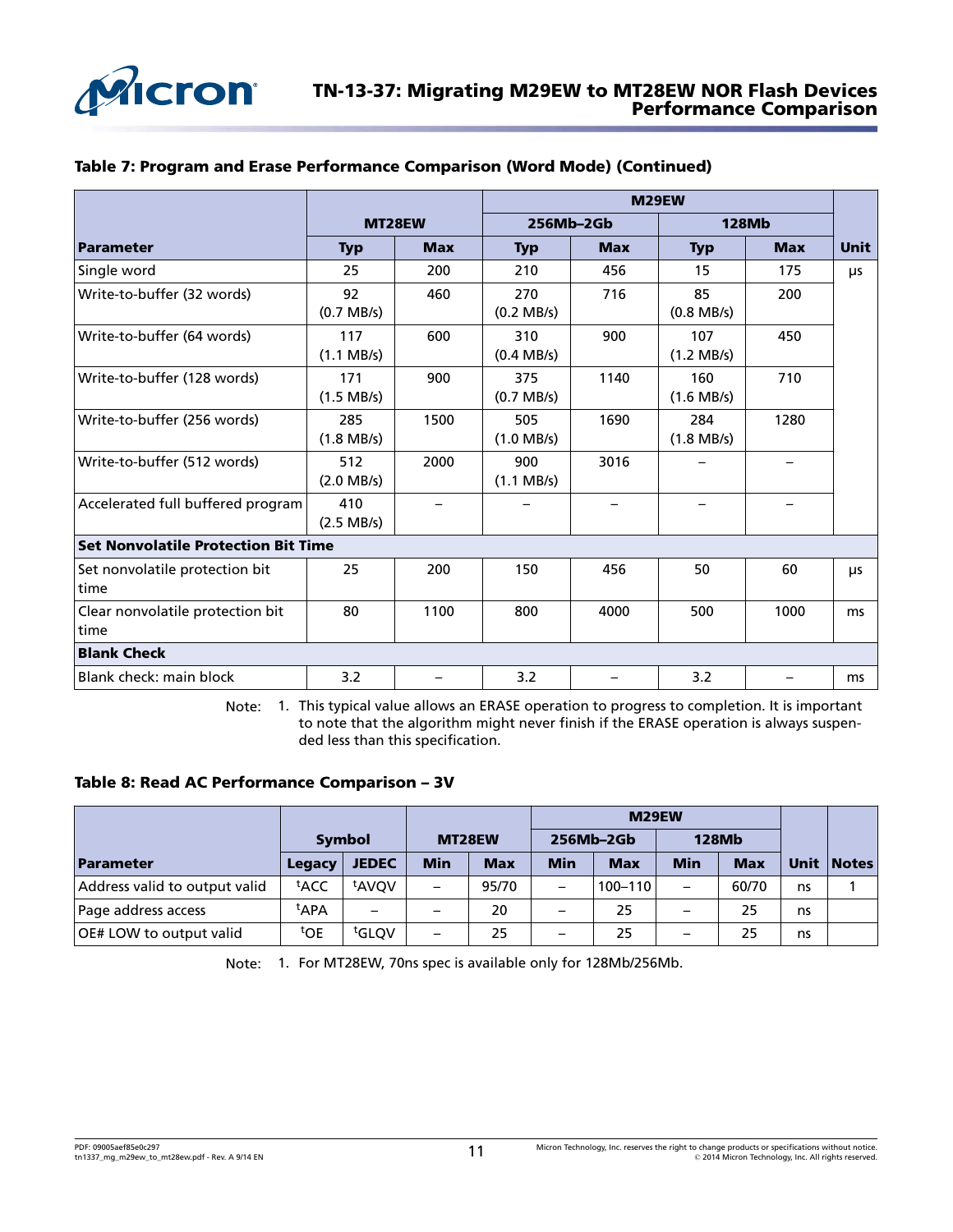

|  |  | <b>Table 9: Power Consumption Comparison</b> |  |
|--|--|----------------------------------------------|--|
|--|--|----------------------------------------------|--|

|                                               |       |                  |                          |                          |                                   |                          | M29EW      |            |             |  |
|-----------------------------------------------|-------|------------------|--------------------------|--------------------------|-----------------------------------|--------------------------|------------|------------|-------------|--|
|                                               |       | MT28EW           |                          | 256Mb-2Gb                |                                   | <b>128Mb</b>             |            |            |             |  |
| Parameter                                     |       | <b>Symbol</b>    | <b>Typ</b>               | <b>Max</b>               | <b>Typ</b>                        | <b>Max</b>               | <b>Typ</b> | <b>Max</b> | <b>Unit</b> |  |
| Read                                          |       |                  |                          |                          |                                   |                          |            |            |             |  |
| V <sub>CC</sub> random read cur-<br>rent      |       | $I_{CC1}$        | 26                       | 31                       | 26                                | 31                       | 20         | 25         | mA          |  |
| V <sub>CC</sub> page read curent<br>$I_{CC1}$ |       |                  | 12                       | 16                       | 12                                | 16                       | 12         | 16         |             |  |
| <b>Standby</b>                                |       |                  |                          |                          |                                   |                          |            |            |             |  |
| $V_{CC}$ standby                              | 1Gb   | I <sub>CC2</sub> | 70                       | 150                      | 75                                | 240                      |            |            | μA          |  |
| current                                       | 512Mb |                  | 65                       | 136                      | 70                                | 225                      |            |            |             |  |
|                                               | 256Mb |                  | 50                       | 120                      | 65                                | 210                      |            |            |             |  |
|                                               | 128Mb |                  | $\overline{\phantom{m}}$ | $\overline{\phantom{m}}$ | $\overbrace{\phantom{123221111}}$ | $\overline{\phantom{m}}$ | 50         | 120        |             |  |
| <b>Program/Erase</b>                          |       |                  |                          |                          |                                   |                          |            |            |             |  |
| $V_{CC}$ erase current                        |       | I <sub>CC3</sub> | 35                       | 50                       | 35                                | 50                       | 35         | 50         | mA          |  |
| V <sub>CC</sub> program current               |       | $I_{CC3}$        | 35                       | 50                       | 35                                | 50                       | 35         | 50         |             |  |

# Power-on and Reset Timings

Because many of the more common processors support the MT28EW timings, there should be no adverse effect from timing differences.

#### Table 10: Reset Timing Comparison

|                                                    |                        |                                         |            |            |            | M29EW      |             |              |             |
|----------------------------------------------------|------------------------|-----------------------------------------|------------|------------|------------|------------|-------------|--------------|-------------|
|                                                    |                        | <b>Symbol</b>                           | MT28EW     |            |            | 256Mb-2Gb  |             | <b>128Mb</b> |             |
| <b>Condition/Parameter</b>                         | <b>Legacy</b>          | <b>JEDEC</b>                            | <b>Min</b> | <b>Max</b> | <b>Min</b> | <b>Max</b> | <b>Min</b>  | <b>Max</b>   | <b>Unit</b> |
| $V_{CC}$ power valid to RST# HIGH                  | tycs                   | <sup>t</sup> VCHPH                      | 300        |            | 300        |            | 60          |              | μs          |
| RST# LOW to read mode dur-<br>ing program or erase | <sup>t</sup> READY     | <sup>t</sup> PLRH                       |            | 25         |            | 32         |             | 25           | μs          |
| RST# pulse width                                   | <sup>t</sup> RP        | <sup>t</sup> PLPH                       | 100        |            | 100        |            | 100         |              | ns          |
| RST# HIGH to CE# LOW, OE#<br>LOW                   | ${}^{\text{t}}$ RH     | <sup>t</sup> PHEL.<br><sup>t</sup> PHGL | 50         |            | 50         |            | 50          |              | ns          |
| RY/BY# HIGH to CE# LOW,<br><b>OE# LOW</b>          | <sup>t</sup> RB        | <sup>t</sup> RHEL,<br><sup>t</sup> RHGL | 0          |            | $\Omega$   |            | $\mathbf 0$ |              | ns          |
| <b>RST# HIGH to WE# LOW</b>                        | —                      | <sup>t</sup> PHWL                       |            |            | 150        |            | 150         |              | ns          |
| Low V <sub>CC</sub> lock-out voltage               | <b>V<sub>LKO</sub></b> |                                         | 2.0        |            | 2.3        |            | 2.3         |              | V           |

Note: 1. During power-down or voltage drops below  $V_{CC}$ min on the M29EW device,  $V_{CC}$  and  $V_{CCO}$  must drop below the V<sub>IL</sub> voltage to initialize correctly when V<sub>CC</sub> and V<sub>IO</sub> rise again to their operating ranges. Otherwise, M29EW may require longer <sup>t</sup>VCS for the first access operation when power supply is recovered. A complete initialization (tVCS) is needed on MT28EW device when the device is powered up from a voltage below the normal operating range.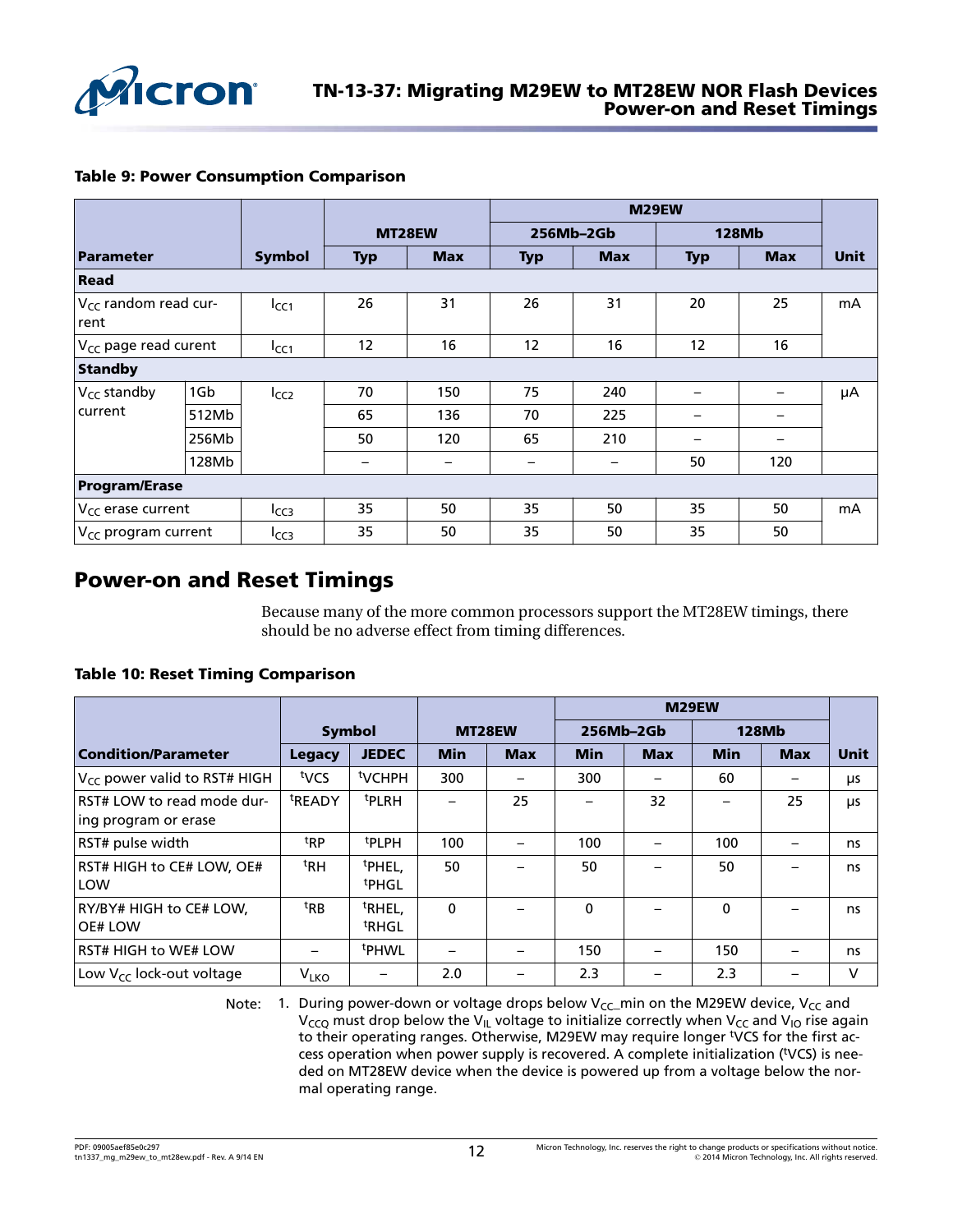

# System Validation

Because Linux is a widely used operating system in the embedded application, systemlevel validations have been performed with the following environment on Micron MT28EW 128Mb, 256Mb, 512Mb, and 1Gb devices.

- ARM9, 3.3V, x16 I/O, CPU: 202.8 MHz
- Memory bus clock: 101.4 MHz
- Linux version: 2.6.22 and 3.11.6, HZ = 200
- File system: JFFS2 and UBIFS

## MTD Validation

The basic functions and stress tests applied by Linux MTD driver have been performed with Linux test project (LTD) utility. It demonstrates robust compatibility and good performance.

#### Table 11: Typical Write Speed Comparison

| <b>Size</b> | MT28EW | M29EW | <b>Unit</b> |
|-------------|--------|-------|-------------|
| 10KB        | 9.،    | 1.0   | MB/s        |
| 100KB       | 2.3    | .     |             |
| 1MB         | 2.4    | . .   |             |
| 4MB         | 2.4    | . .   |             |

Notes: 1. It is measured through the function that time dd if=/dev/zero of=/dev/mtd0 bs=1k count=10/100/1000/4000 conv=sync. The performance is subject to change by different system application.

2. The typical data is measured on limited samples. MTD driver includes a typical delay time probed from CFI 1Fh (x16) after the Flash WRITE operation kicks off.

#### Table 12: Typical Format Speed

|              | <b>Format</b>      | <b>Size</b> | MT28EW | M29EW | Unit |
|--------------|--------------------|-------------|--------|-------|------|
| JFFS2        | <b>Blank Flash</b> | 16MB        | 17.3   | 66.6  | s    |
|              |                    | 32MB        | 34.6   | 133.2 |      |
|              | 100% Dirty Flash   | 16MB        | 19.6   | 100.9 |      |
|              |                    | 32MB        | 37.1   | 197.4 |      |
| <b>UBIFS</b> | <b>Blank Flash</b> | 16MB        | 17.9   | 67.3  |      |
|              |                    | 32MB        | 34.7   | 134.1 |      |
|              | 100% Dirty Flash   | 16MB        | 19.8   | 104.6 |      |
|              |                    | 32MB        | 37.3   | 202.8 |      |

Notes: 1. It is measured through the function that time flash\_eraseall -jq /dev/mtd0;time ubiformat –yq /dev/mtd0. The system performance is subject to change by different system application.

2. The typical data is measured on limited samples. MTD driver includes a typical delay time after the Flash ERASE operation kicks off; namely half of the time-value probed from CFI 21h (x16). It mediates the performance advantage of MT28EW on blank Flash formatting.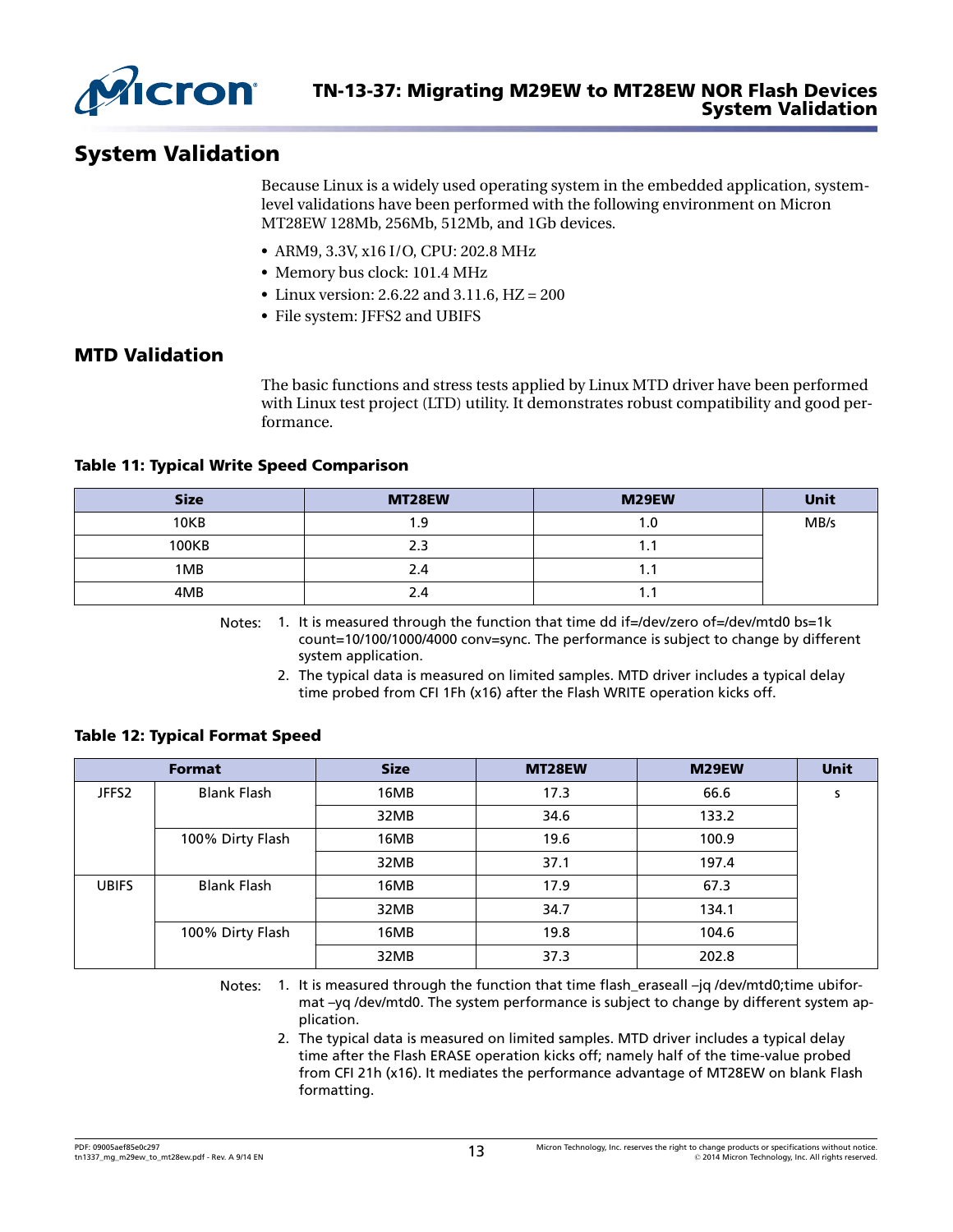

## File System Validation

All file operations including READ, WRITE, DELETE, and partitions, including FORMAT, MOUNT, and UNMOUNT have been validated on both the JFFS2 and the UBIFS file system.

## Stress Tests

Stress reliability test is performed to validate the power loss cycling more than 40,000 times on both chip level and system level. ERASE SUSPEND operation is stressed up to 40,000 cycles. All subsequent READ, WORD PROGRAM, and BUFFER PROGRAM operations after an ERASE SUSPEND command could work successfully.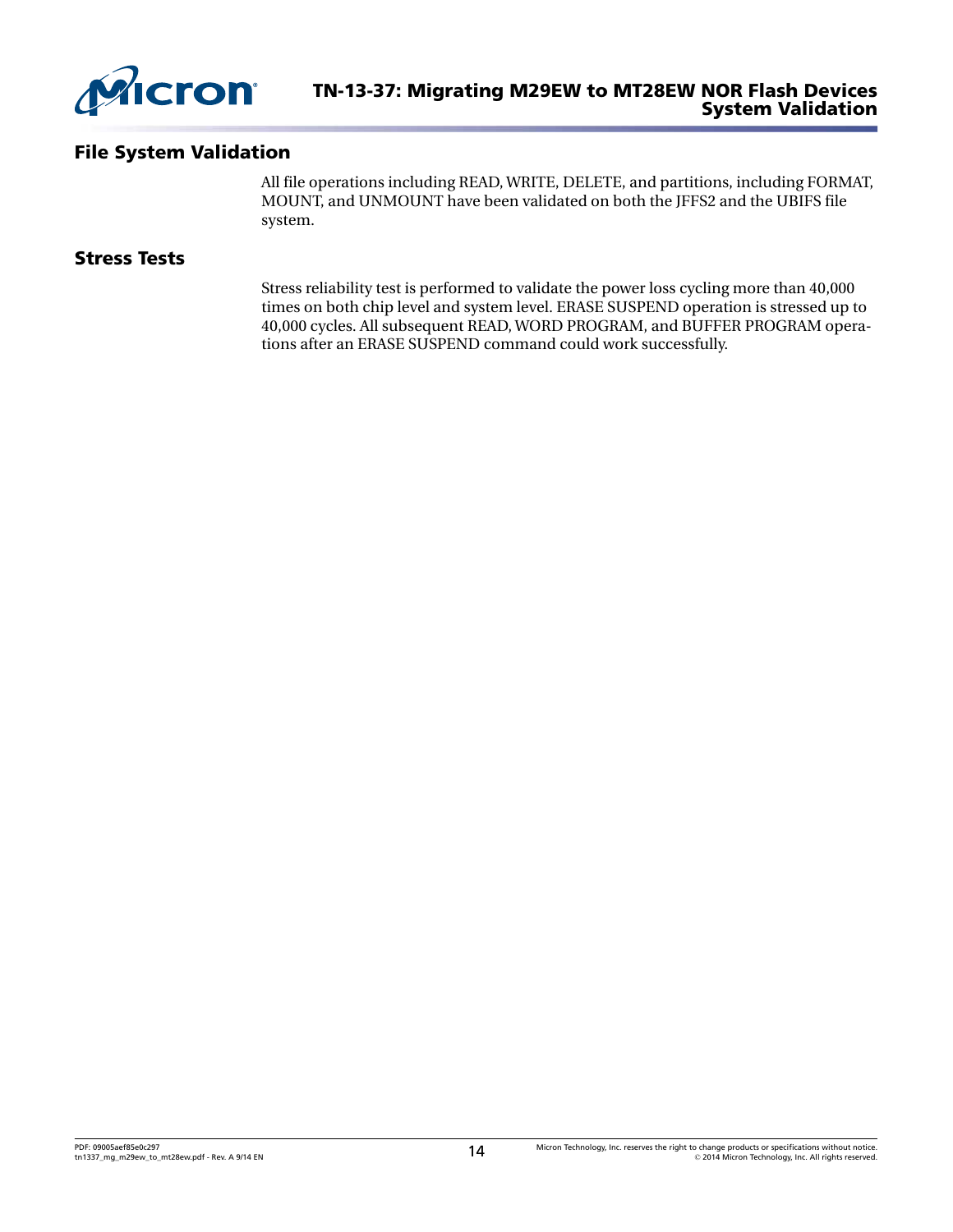

# Related Information

#### Table 13: Document List

| Document/Tool                                                              |
|----------------------------------------------------------------------------|
| Parallel NOR Flash Embedded Memory MT28EW datasheet (all densities)        |
| TN-13-12: Software Driver for M29EW NOR Flash Memory                       |
| Application Note 309046: Power Loss Recovery for NOR Flash Memory          |
| TN-13-30: System Design Considerations with Micron Flash Memory            |
| TN-13-07: Patching the Linux Kernel and U-Boot for Micron M29 Flash Memory |

Notes: 1. Contact your local Micron or distribution sales office to request additional documentation.

2. Visit [www.micron.com](http://www.micron.com) for technical documentation.